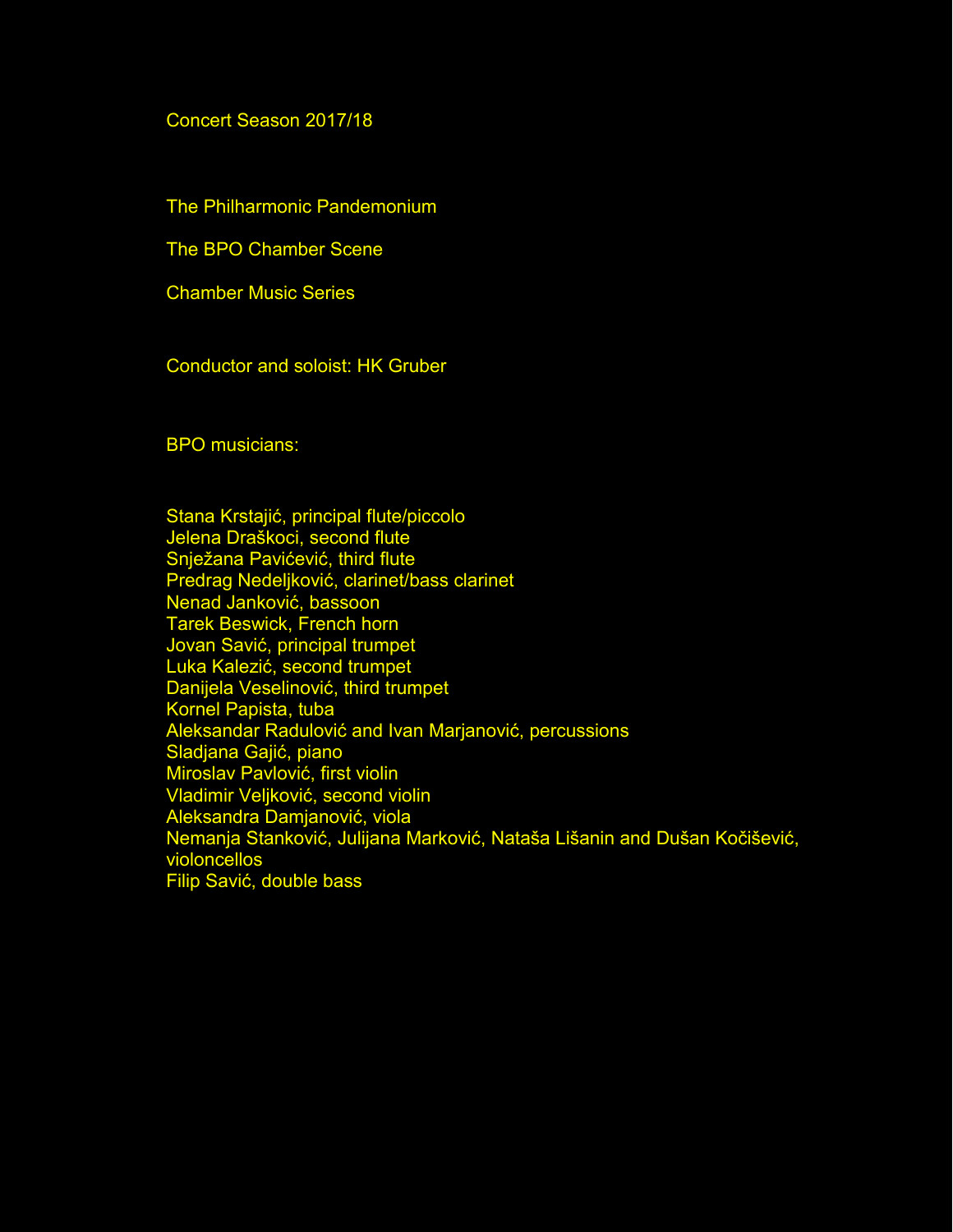## **Thursday, 19 October 2017**

The Belgrade Philharmonic Hall, 7pm

Kurt Schwertsik *Transfiguration Scene* from *Das Märchen von Fanferlieschen Schönefüßchen* 

*Kleine Ouverture Triumpfmarsch und Trio mit Verzagte Reprise Nach Munkelwust Fanfare Luftschlosserei Schlaflied Parade Vigil Kleines Finale Nachtanz* 

Duration: approx. 21 minutes

HK Gruber *Frankenstein!!* A pan-demonium for chansonnier and ensemble after children's rhymes by H. C. Artmann.

*Fanfare, Prolog. I Zueignung. Dedication Fräulein Dracula II Goldfinger und Bond Django Unhold III Ein Mi-Ma-Monsterchen IV Fanfare, Intermezzo. V Frankenstein VI Rattenlied und Crusolied VII Herr Supermann VIII Finale Ein Mann mit grünen Haaren. Batman und Robin Im Parke, wo die Unhold weilen. Litanei Grüß Gott, grüß Gott, Herr Frankenstein Grete Müller's Abschied* 

Translation of the verses from German: Gavrilo Rabrenović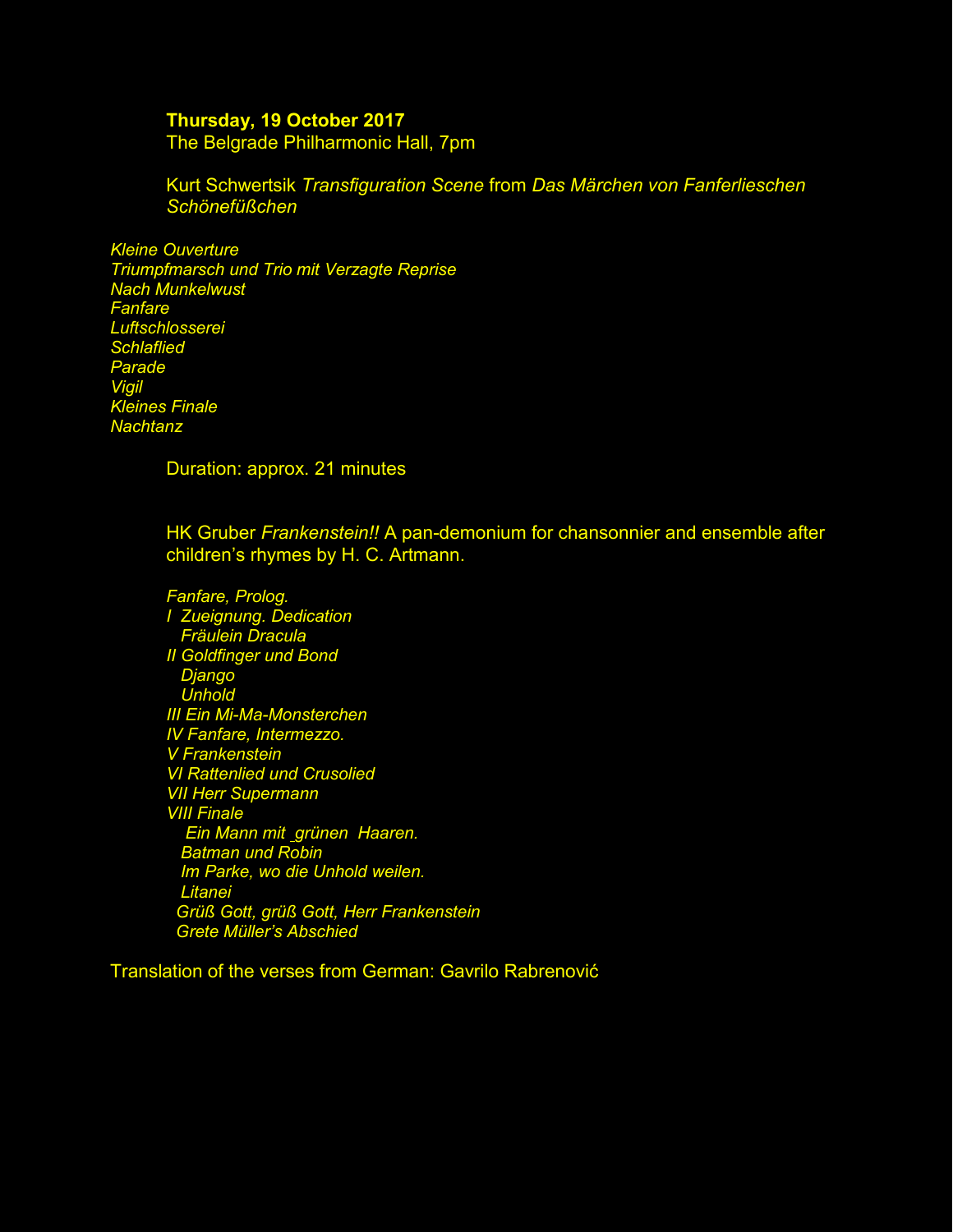After the Second World War, a group of Viennese composers gathered around the ensemble Klangforum Wien, which specialises in contemporary music, called the *Third Viennese School*, left a distinctive mark on the European musical scene. Beside Bernhard Lang, Friedrich Cerha and Olga Neuwirth, notable members of this group also include Kurt Schwertsik (1935) and HK Gruber (1943).

After completing undergraduate studies of composition in Vienna, Kurt Schwertsik pursued further training with Stockhausen in Cologne and Darmstadt, yet despite his strong influence, he managed to resist serialism. His music is characterised by tonal musical language with elements of irony and humour, which draws inspiration from Satie's style and the Dadaist movement. In addition to many operas, orchestral works and song cycles, Schwertsik has also authored some significant chamber music works. Together with HK Gruber, he co-founded the ensembles *die reihe* and *MOB art & tone ART*. For a while, he worked as a hornist in the Vienna Symphony Orchestra, and then also as Professor of Composition at the Vienna Musikhochschule.

*Transfiguration Music* is an excerpt from Schwertsik's 1983 opera *Das Märchen von Fanferlieschen Schönefüßchen*. The opera was premiered by the Stuttgart Kammertheater ensemble under Dennis Russel Davies, while the ensemble *die reihe*  directed by Friedrich Cerha first played the instrumental excerpt at the Vienna Konzerthaus in 1985. Ten sections are linked by a tonal and simple musical language that easily reaches the audience.

HK (Heinz Karl) Gruber is the leading figure of the *Third Viennese School*. Althrough he was taught in the post-Schoenbergian style by Erwin Ratz, Hanns Jelinek and Gottfried von Einem, he very quickly found his own expression in the tonal musical language. He achieved international fame in 1978 with his composition *Frankenstein!! A pan-demonium for channsonier and ensemble (orchestra),* which he wrote on poems of absurdist and Viennese-dialect poet Hans Carl Artmann.

Of his composition, Gruber wrote:

*The origins of this 'pan-demonium' go back to the Frankenstein Suite of 1971 – a sequence of songs and dances written for the Vienna 'MOB art and tone ART Ensemble', which was then active in the field of instrumental theatre. Although the Suite was a success, I was unhappy about its improvisatory structure, and also needed the* resources of a full orchestra. So in 1976/77 I completely recomposed the work in its *present form. It was first performed on 25 November 1978 by the Royal Liverpool Philharmonic Orchestra under Simon Rattle, with myself as soloist. For the 1979 Berlin Festival I wrote an alternative version for soloist and 12 players (first performed that year by the Vienna ensemble 'die reihe' under Kurt Schwertsik, again with myself as soloist). Since then, the two versions have happily co-existed; and in 1983, at the Espace Cardin in Paris, Frankenstein!! entered the theatre for the first time – an unforeseen development, but one that proved suited to Artmann's multi-layered fantasy.* 

*The title of the volume from which I took the poems of Frankenstein!! – Allerleirausch, neue schöne kinderreime (Noises, noises, all around – lovely new children's rhymes) – promises something innocuous; but Artmann himself has described the poems as being, among other things, 'covert political statements'. Typically he*  refused to explain what he meant. But his reticence is eloquent: the monsters of political *life have always tried to hide their true faces, and all too often succeed in doing so. One*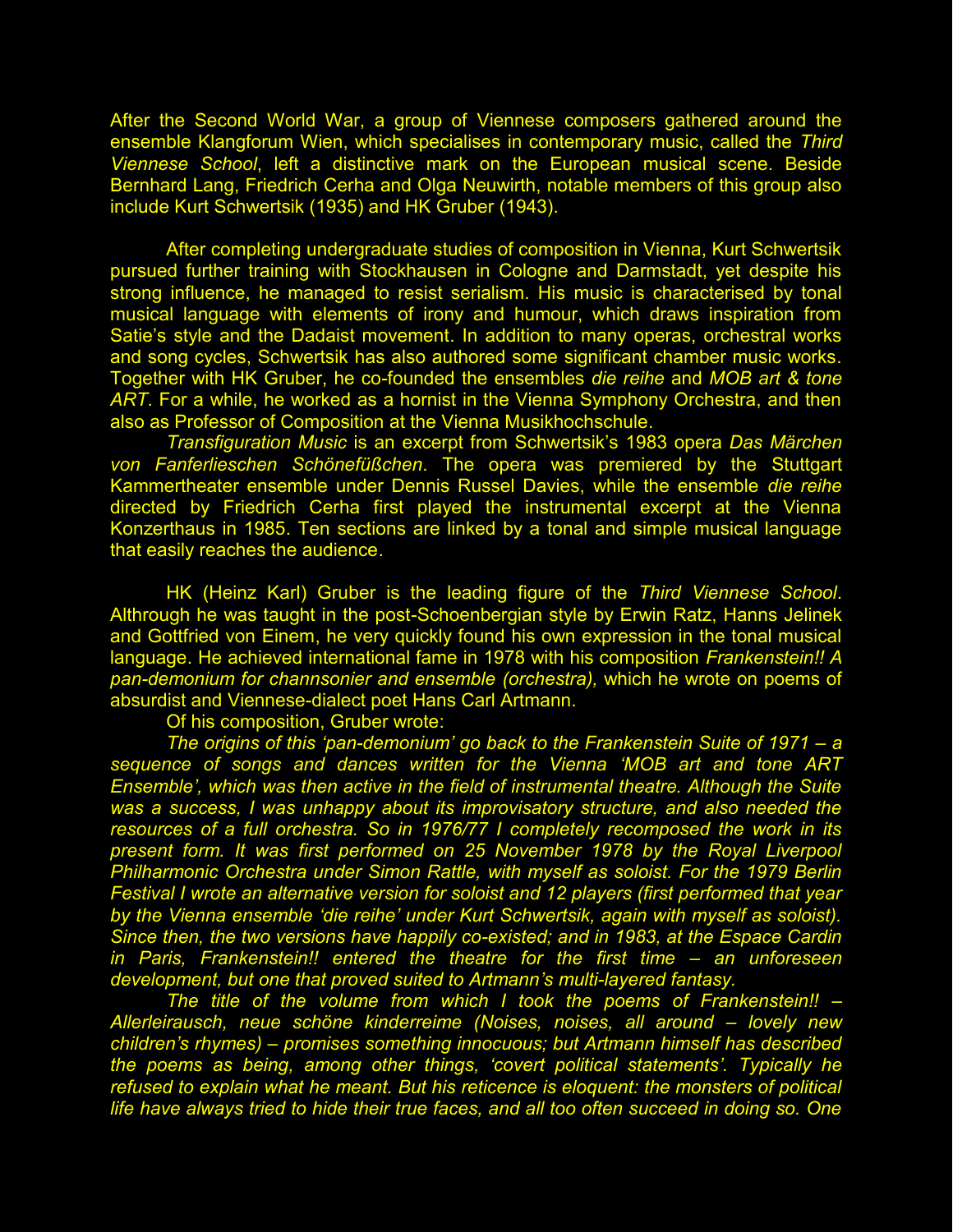*of the dubious figures in the pandemonium is the unfortunate scientist who makes so surprising an entry at mid-point. Frankenstein – or whoever we choose to identify with that name – is not the protagonist, but the figure behind the scenes whom we forget at our peril. Hence the exclamation marks.* 

*Artmann's demystification of heroic villains or villainous heroes finds a musical parallel in, for instance, the persistent alienation of conventional orchestral sound by resorting to a cupboard-full of toy instruments. However picturesque or amusing the visual effect of the toys, their primary role is musical rather than playful – even howling plastic horses have their motivic / harmonic function. (...) By analogy with Artmann's diction, my aim was a broad palette combining traditional musical idioms with newer and more popular ones, and thus remaining true to the deceptive simplicity of texts whose forms at first glance suggest a naive and innocently cheerful atmosphere.* 

## Danica Maksimović

Composer, conductor and chansonnier, **HK Gruber** was born in Vienna in 1943 and sang with the Vienna Boys' Choir as a child, going on to study at the Vienna Hochschule für Musik. In 1961, he began playing double bass with Ensemble *die reihe* and from 1969 to 1998 he played in the Radio Symphonieorchester Wien. Gruber first began performing as a singer/actor with the *MOB art and tone ART* ensemble, which he co-founded in 1968 with fellow Viennese composers Kurt Schwertsik and Otto Zykan. Composing in his own highly individual style, he is one of the most well-loved figures in contemporary music and his music is performed by the world's leading artists and orchestras. Gruber was awarded the 2002 Greater Austria State Prize (*Groβer Österreichischer Staatspreis*), Austria's most prestigious cultural prize, and in 2009 was announced as an Honorary Member of the Wiener Konzerthaus, following a great tradition of musicians to also receive this accolade, including Igor Stravinsky, Pierre Boulez, Leonard Bernstein and Claudio Abbado

Gruber's compositions have been written for and performed by orchestras at the highest level, including the Vienna Philharmonic, New York Philharmonic, Berliner Philharmoniker and at Lucerne Festival, Carnegie Hall, BBC Proms and Komische Oper Berlin. Gruber is particularly noted for his concertos, including Aerial for trumpeter Håkan Hardenberger, which has received over 60 performances, two for violinist Ernst Kovacic, the Cello Concerto written for Yo-Yo Ma and premiered at Tanglewood in 1989, Percussion Concerto *Rough Music*, and *Busking* for trumpet, accordion, banjo and string orchestra, premiered by Hardenberger in 2008. Orchestral scores include *Dancing in the Dark*, premiered by the Vienna Philharmonic Orchestra under Sir Simon Rattle in 2003. Gruber's recent works include an opera based on Horváth's *Geschichten aus dem Wiener Wald* (Tales from the Vienna Woods) premiered at the Bregenz Festival in 2014 and the percussion concerto *into the open*... premiered by Colin Currie at the 2015 BBC Proms.

Gruber has appeared extensively in the role of chansonnier, most notably in *Frankenstein!!*, his most popular work which he premiered with Sir Simon Rattle and the Royal Liverpool Philharmonic in 1978 and has received more than 600 performances since, by major orchestras and conductors around the world. He has also performed and recorded as chansonnier in the works of Kurt Weill and Hanns Eisler as well as Schoenberg's *Pierrot Lunaire* and Maxwell Davies' *Eight Songs for a Mad King*.